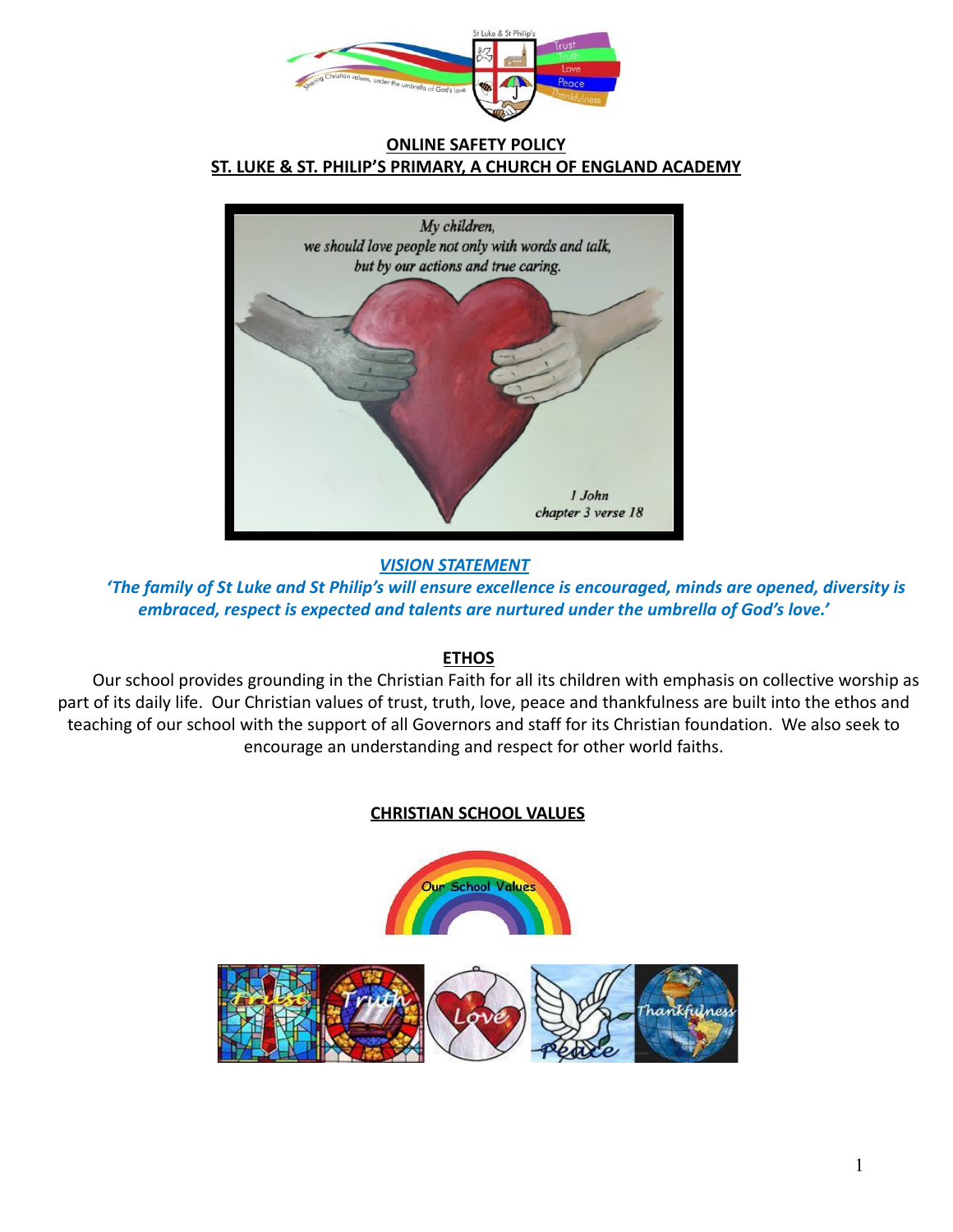#### **PURPOSE**

This policy reflects the values, ethos and Mission Statement of St. Luke and St Philip's C.E. Primary Academy in relation to online safety. It is consistent with the school's agreed aims and objectives and sets out a framework within which teaching and support staff can operate.

#### **AUDIENCE**

This document is intended to give a clear outline of the school's approach to online safety to all staff, governors, Cidari and parents. It is also intended for the use of the School's Advisory Service when assisting the development of the school's curriculum and for any authorised inspector. Copies of this document are provided for all teaching staff and are available when necessary to support staff, members of the School's Governing Committee and Cidari members. A copy of this document is available for the use of parents.

#### **AIMS AND OBJECTIVES**

At St Luke and St Philips, we aim to foster a lifelong love of learning, through adopting a highly practical and cross curricular approach to learning. **Being a Church of England school, we aim to fulfil all the requirements of the National Curriculum and the Diocesan Syllabus for Religious Education**.

We are proud of being a Church academy at the heart of our local community – a place where everyone is valued, respected and encouraged to develop resilience and confidence. Our strong ethos strives to ensure that each pupil achieves their very best.

*Academically – through a knowledge rich, focussed and sequenced curriculum.*

*Culturally – through an extensive programme of extra curricular activities and visits.*

## *Spiritually – through an ethos of interdependence that flows through the life of both the academy*

#### *and the wider community.*

Our exciting and enquiry based curriculum is designed to both engage and challenge our pupils to develop creative and independent thinking through strong oracy skills. We endeavour to nurture a thirst for learning in all our pupils.

The broad content of the curriculum is enriched by covering a wide range of subjects, talents and future careers. We realise that in order for our pupils to lead in tomorrow's world they will need to demonstrate compassion, understanding, empathy and innovation.

Success, progress and celebration are very much at the heart of what we do.

The Internet is an essential element in 21st century life for education, business and social interaction. The school has a duty to provide students with quality Internet access as part of their learning experience. Current guidance stipulates that it is not sufficient to keep pupils safe in school. It is our responsibility therefore, to ensure they have opportunities to learn how to stay safe and deal with the risks associated with the internet and communication technology in the world around them. Keeping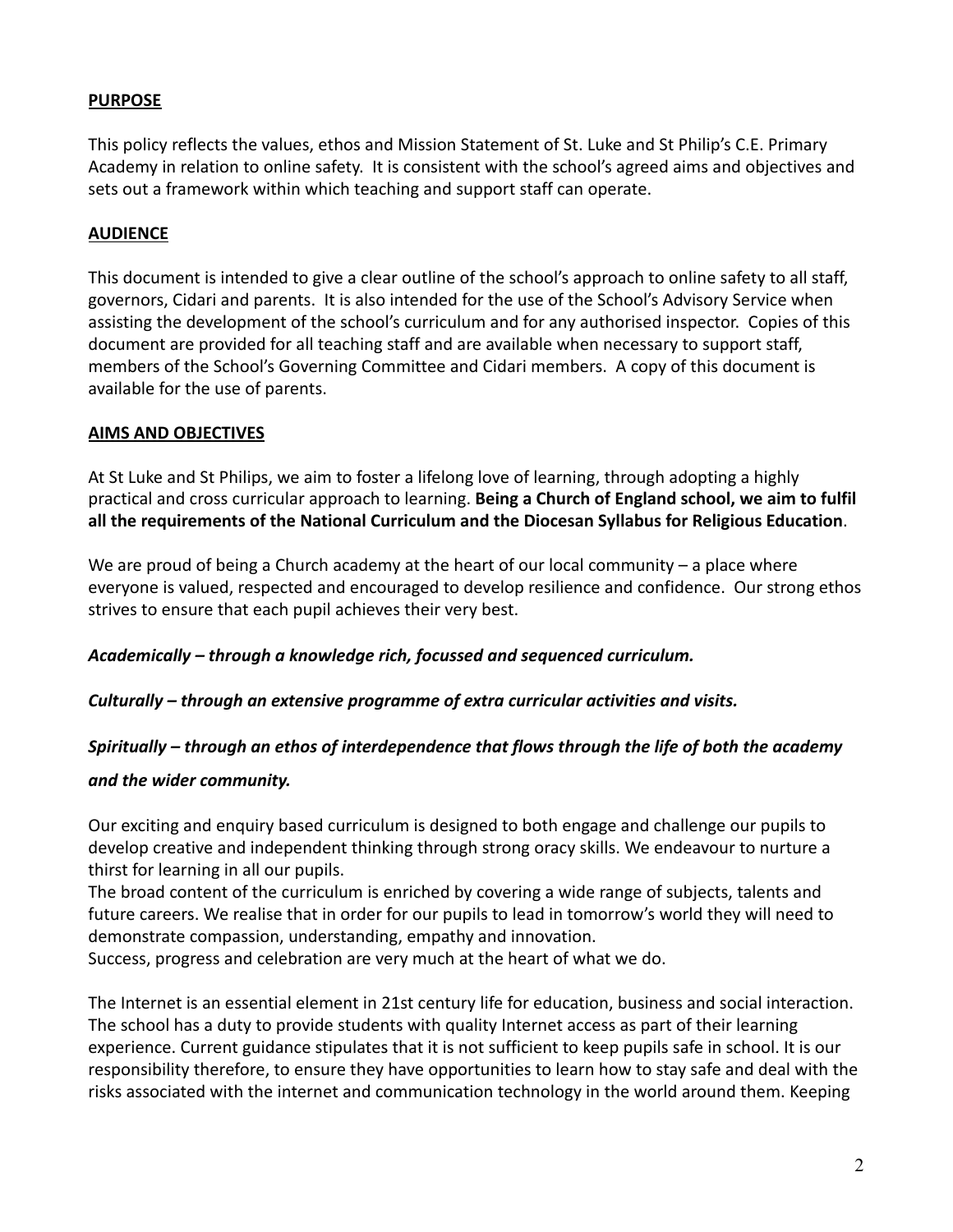our children safe involves educating all members of our school's community, including governors, parents and all staff working in school.

# **USING NEW LEARNING TECHNOLOGIES EFFECTIVELY AND SAFELY**

At St Luke and St Philip's Primary School, we are committed to ensuring that children learn how to use computers and modern technologies safely so that they:

- Are able to use technology safely to support their learning in school
- Know how to use a range of ICT equipment safely
- Are able to use modern technologies outside school in a safe manner, including using ICT as a tool for communication
- Are prepared for the constant changes in the world of technology and understand how to use new and emerging technologies in a safe manner
- Know what to do if they feel unsafe when it comes to using technology and ICT

## **OUR ONLINE SAFETY CURRICULUM**

At St Luke and St Philip's Primary school we ensure that children have access to a progressive online safety curriculum across all year groups

Early Years Foundation Stage, Early Learning Goal: Children recognise that a range of technology is used in places such as homes and schools. They select and use technology for particular purposes.

In order to safely select and use technology we believe that children in the Foundation Stage need to be taught an age appropriate online safety curriculum. When working towards this Early Learning Goal we will ensure our children use technology safely so that by the time they leave the Foundation Stage they are ready to access the key stage 1 curriculum.

The National Curriculum 2014 for Computing stipulates that pupils:

- In key stage 1 are taught to use technology safely and respectfully, keeping personal information private; identify where to go for help and support when they have concerns about content or contact on the internet or other online technologies.
- In key stage 2 are taught to use technology safely, respectfully and responsibly; recognise acceptable/unacceptable behaviour; identify a range of ways to report concerns about content and contact.
- In key stage 3 understand a range of ways to use technology safely, respectfully, responsibly and securely, including protecting their online identity and privacy; recognise inappropriate content, contact and conduct and know how to report concerns.
- In key stage 4 understand how changes in technology affect safety, including new ways to protect their online privacy and identity, and how to identify and report a range of concerns.

At St Luke and St Philip's Primary school we use a number of approaches to ensure our pupils are confident and safe users of technology in and out of school.

To ensure pupils have access to an age-appropriate online safety curriculum that is flexible, relevant and engages pupils' interest; that is used to promote online safety through teaching pupils how to stay safe, how to protect themselves from harm, we:

● Introduce age appropriate school and classroom rules each year and reinforce them regularly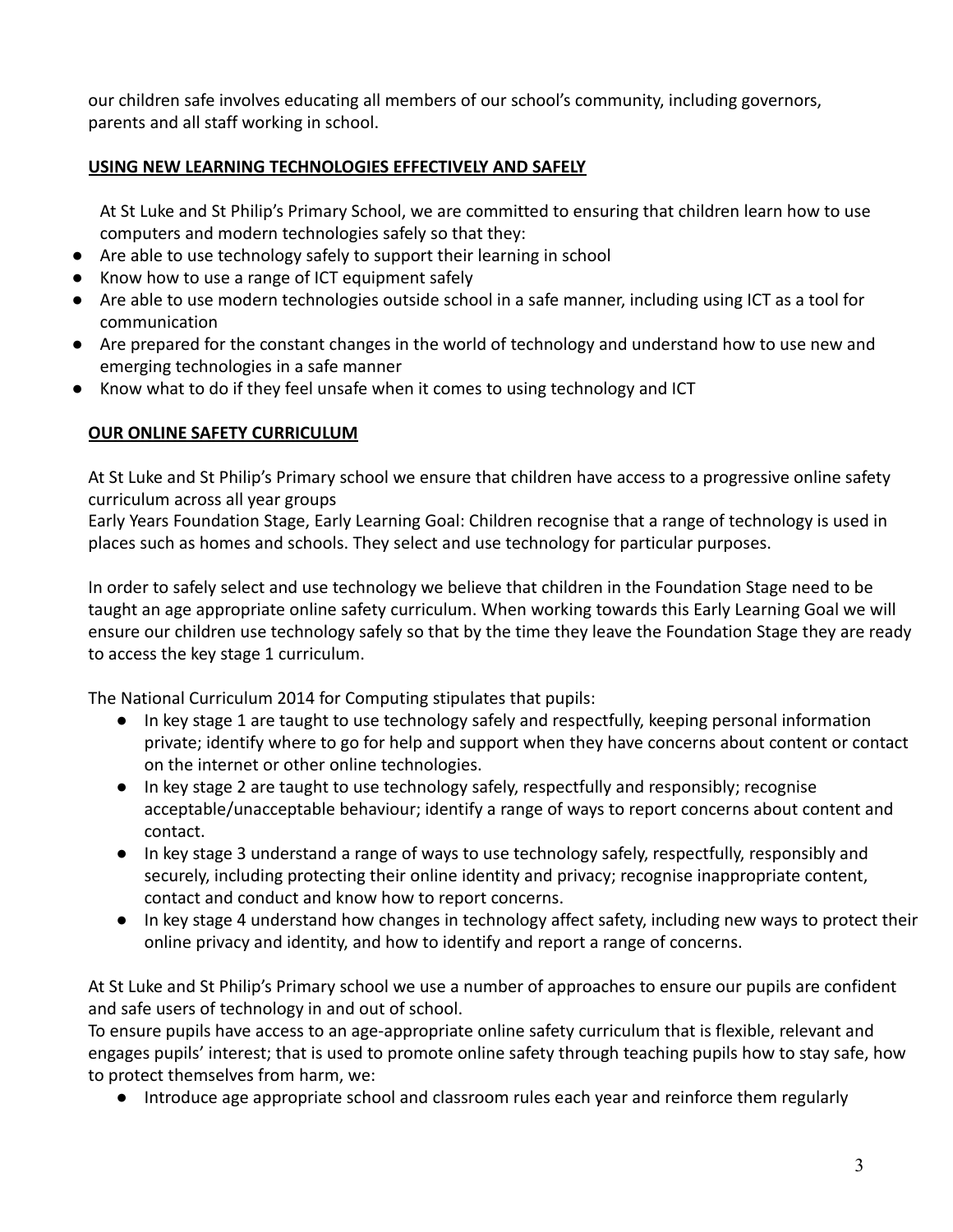- Use progressive statements within the Computing curriculum, to ensure that areas of online safety relating to communication, information, creating and presenting ideas, and Computer Science are covered regularly. These are planned into computing, PSHEC and where possible the creative curriculum. The Computing progression of skills can be found in staff shared on Google Drive.
- Deliver online safety messages in assembly in response to need, to reinforce national initiatives and agendas such as Safer Internet Day and anti-bullying week.
- Before using a new device or online resource, pupils are taught how to use it safely and appropriately. This is reinforced regularly.
- Teach pupils to tell a trusted adult should they be worried or upset by anything they encounter online or using communication technology. (All staff are made aware of what to do if a pupil confides in them.)

The need to keep login details and other personal information private will be reinforced regularly when using the schools network, learning platform and any other methods of communication agreed by the Headteacher.

## **EVALUATING AGE APPROPRIATE INTERNET CONTENT**

- The school will ensure that the use of internet derived materials by staff and pupils complies with copyright law.
- Pupils will be taught what internet use is responsible and what is not and given clear objectives for internet use.
- Pupils will be educated in the effective use of the internet in research, including the skills of knowledge location, retrieval and evaluation appropriate to their age group.
- Pupils will be taught about the dangers of radicalisation and extremism at an appropriate level for their age.

# **PARENTS AND CARERS**

Children often seem more at home in the digital world than their parents/carers. To ensure that children are the safest they possibly can be, we must educate parents about the risk of using the internet and communication technology for their children and the potential for their own use of technology to place themselves or their child at risk.

We ensure parents receive information and training by:

- Providing links to information and resources for parents on our school website and Facebook page.
- Providing regular updates to parents through newsletters.
- We will be able to invite parents to online safety workshops, inviting parents to join online safety sessions or attend online safety assemblies.
- Encouraging parents to act as role models when using technology.

The school will share with parents, carers and children, our belief that:

- The unsupervised use of social network spaces intended for adults outside school is inappropriate for pupils of primary age.
- PEGI and BBFC ratings are good indicators of how appropriate the levels of violence, sexual content, bad language and the portrayal of drug taking and criminal acts are.
- Family friendly filtering can help to keep children safe, however education and the opportunity to develop safe practice is essential for keeping children safe.
- Pupils who use the internet and other communication technology may be at risk of being groomed or radicalised. It is important that parents understand that secrecy is a possible factor in both of these.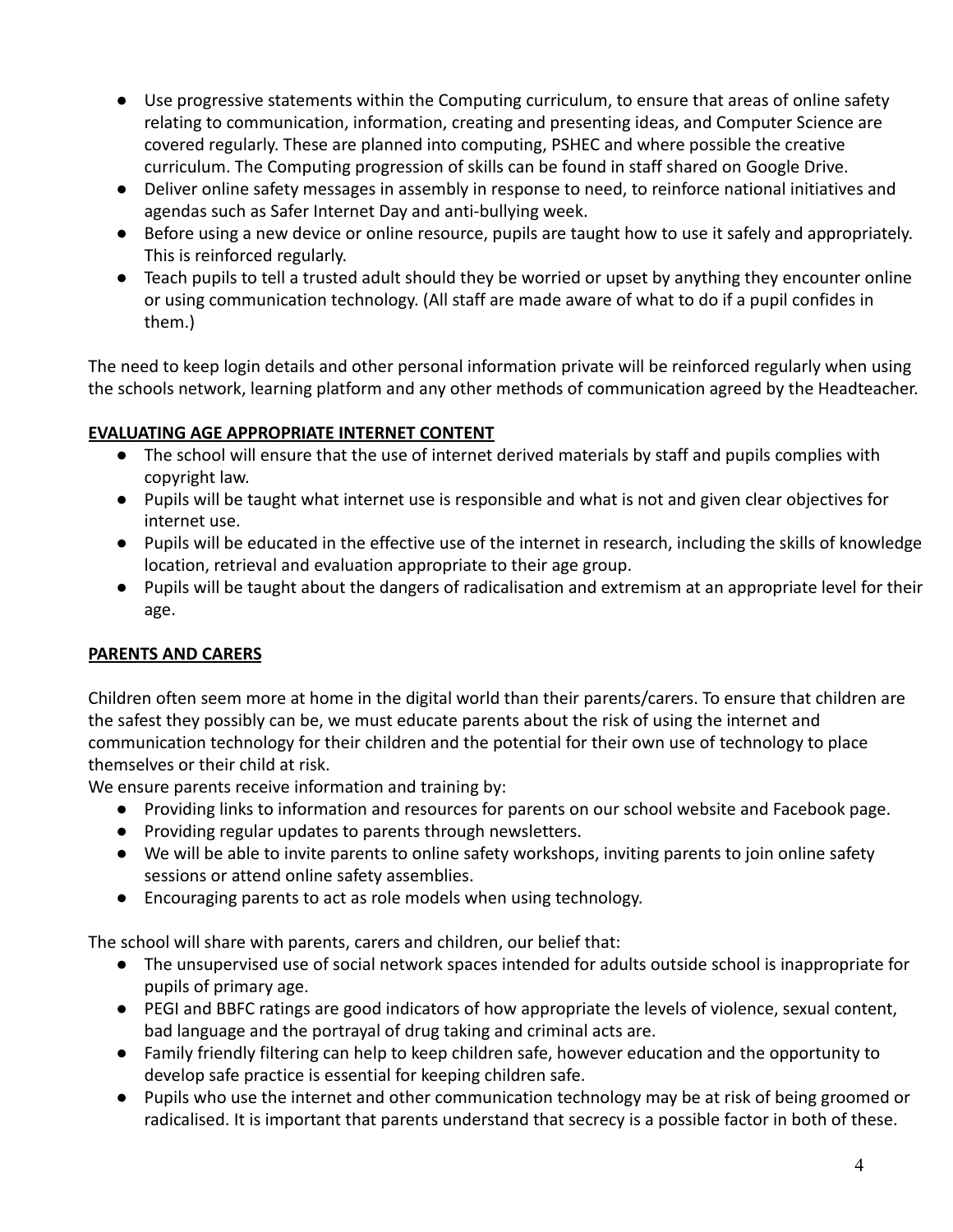- What pupils do online now, can affect their future life.
- If a child is happy to tell a parent or carer when they are worried, they are the safest they can possibly be; therefore we encourage parents to nurture a sense of trust between them and their child when talking about using technology.

There are some excellent online tools for reporting concerns, such as the Report Abuse button which can be found on the <https://www.thinkuknow.co.uk/> site and Childline: <http://www.childline.org.uk>. Children are also encouraged to report their concerns via a member of staff or trusted adult.

# **STAFF AND THE WIDER SCHOOL COMMUNITY**

- We ensure that all new staff receive online safety training.
- All school staff have access to basic online safety training regularly.
- The online safety lead has access to a higher level of training, updates and information to ensure that they have the skills and knowledge necessary to lead all areas of online safety.

Basic training includes

- Online safety issues for pupils
- Reporting procedures
- Guidance on appropriate use of communication technology by staff and pupils
- Guidance for staff on how to stay safe
- Expectations in terms of passwords and data security
- Expectations in terms of professional conduct including the use of social media
- Teaching pupils to minimise the screen if they see something that makes them feel uncomfortable.

Online safety training references and complements guidance in the Safer Working Practices document.

## **KEEPING STAFF AND PUPILS SAFE IN SCHOOL**

All access to the internet is filtered. For further details on networking and filtering and how access to inappropriate sites can be monitored refer to the Computing Security Policy.

The school will work with Cidari, and the Internet Service Provider to ensure systems to protect pupils are reviewed and improved.

If staff or pupils discover an unsuitable site, it must be reported to the Online Safety Lead who will inform the Cidari E Learning Manager so that they can take appropriate action.

All users will be taught how to care for devices in terms of health and safety. This includes avoiding placing food or liquids near to electrical devices, carrying equipment and rules around charging and electrical sockets. The school internet access is designed expressly for pupil use and includes appropriate filtering.

Sanctions for inappropriate use of the internet and communication technology will be explained to the children. A record of any misuse is kept by the Head teacher.

At St Luke and St Philip's Primary School the staff do not use their own personal devices/accounts to contact parents and pupils. To protect staff and pupils, the school provides a phone for contacting parents when on trips and visits and school email addresses. Cameras and ipads are provided for recording school related activities. Images of children should not be stored on personal devices.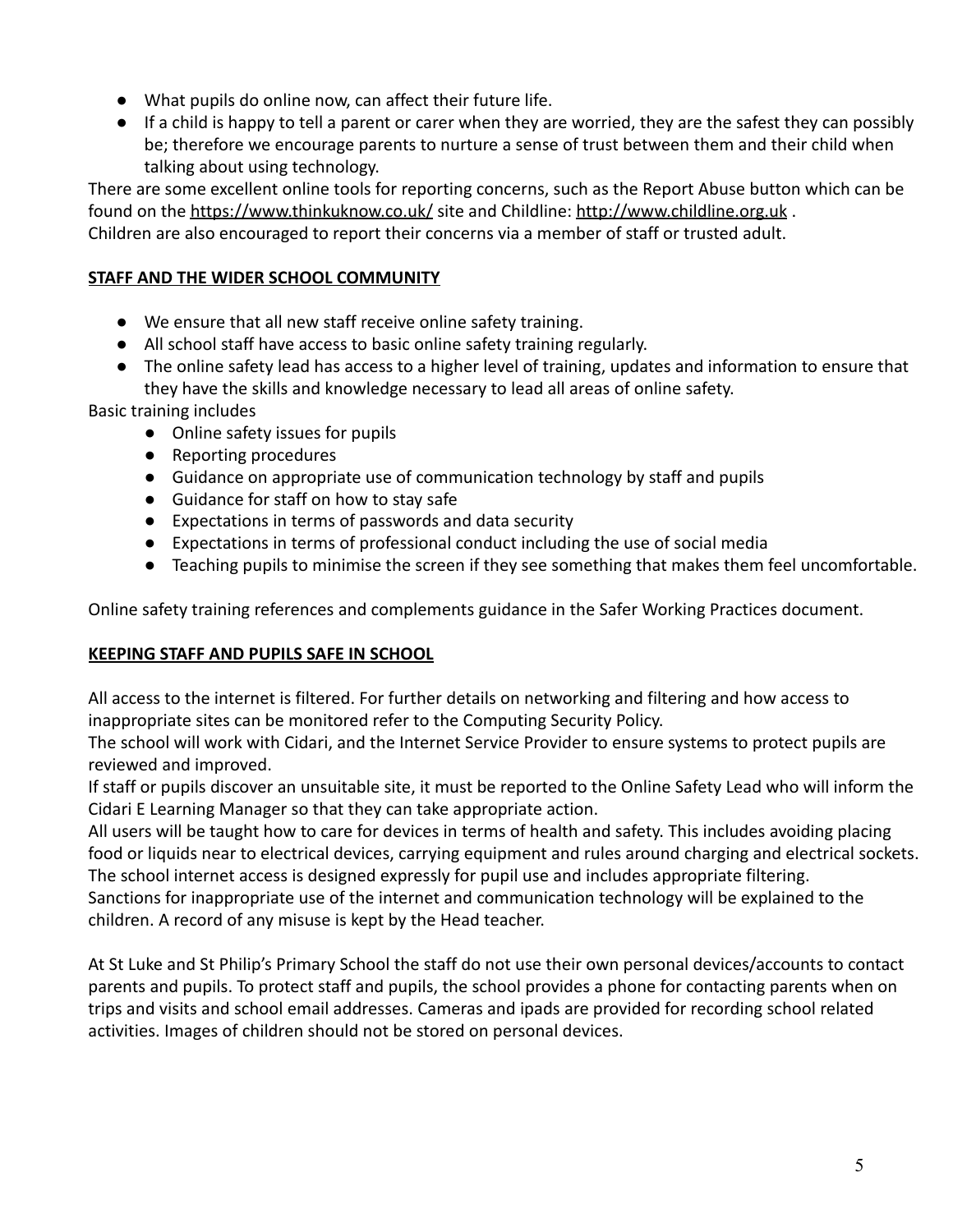#### **SOCIAL MEDIA**

St Luke and St Philip's Primary School use social networking such as Facebook to communicate with parents, is an outline of our practice.

- Anyone can post on the school Facebook page however posts are approved by the administrators.
- A select number of staff have editing rights and responsibilities.
- The School refrains from tagging anyone as it is a general information page to inform parents and carers of events, celebrations and important information linked with the school.
- If faced with unwanted communication the administrators are advised to block content.
- There is no group or group membership set up on the page.
- Parental permission is provided and seeked in order to upload images and information about children and school activities.
- In order to maintain privacy for the staff, they have all agreed to not communicate with the school's Facebook page.

#### **ACCEPTABLE USE AGREEMENTS**

A home school agreement concerning access to the internet and communication technology will be signed by pupils and parents and copies of which will be kept in the class information file.

- Class rules agreement
- Acceptable use agreement for school staff (see the Computing Security Policy)

#### **PASSWORDS SECURITY**

- Pupils are encouraged to keep their password private. Parents are encouraged to ask children to logon to their accounts and show them what they have been doing rather than ask children to share their passwords.
- Pupils will be taught to tell an adult immediately about any offensive communications they receive or any inappropriate content they may encounter using digital technology.
- Children will be taught what to do should they encounter anything that makes them feel uncomfortable.
- Pupils may only use approved digital methods of communication on the school system. E.g. communication tools through the school website.
- Pupils in key stage 2 upwards will be taught about the report abuse button (this can be found on many websites including our school website) through the Online Safety lessons.
- Pupils and staff will use equipment responsibly.
- Pupils will be advised never to give out personal details of any kind which may identify them or their location or arrange to meet anyone without specific permission.
- Webcams will only be used with staff supervision.

#### **REPORTING ONLINE SAFETY CONCERNS**

Children are encouraged to report their concerns via a member of staff. We also encourage the children to use national resources such as CEOP.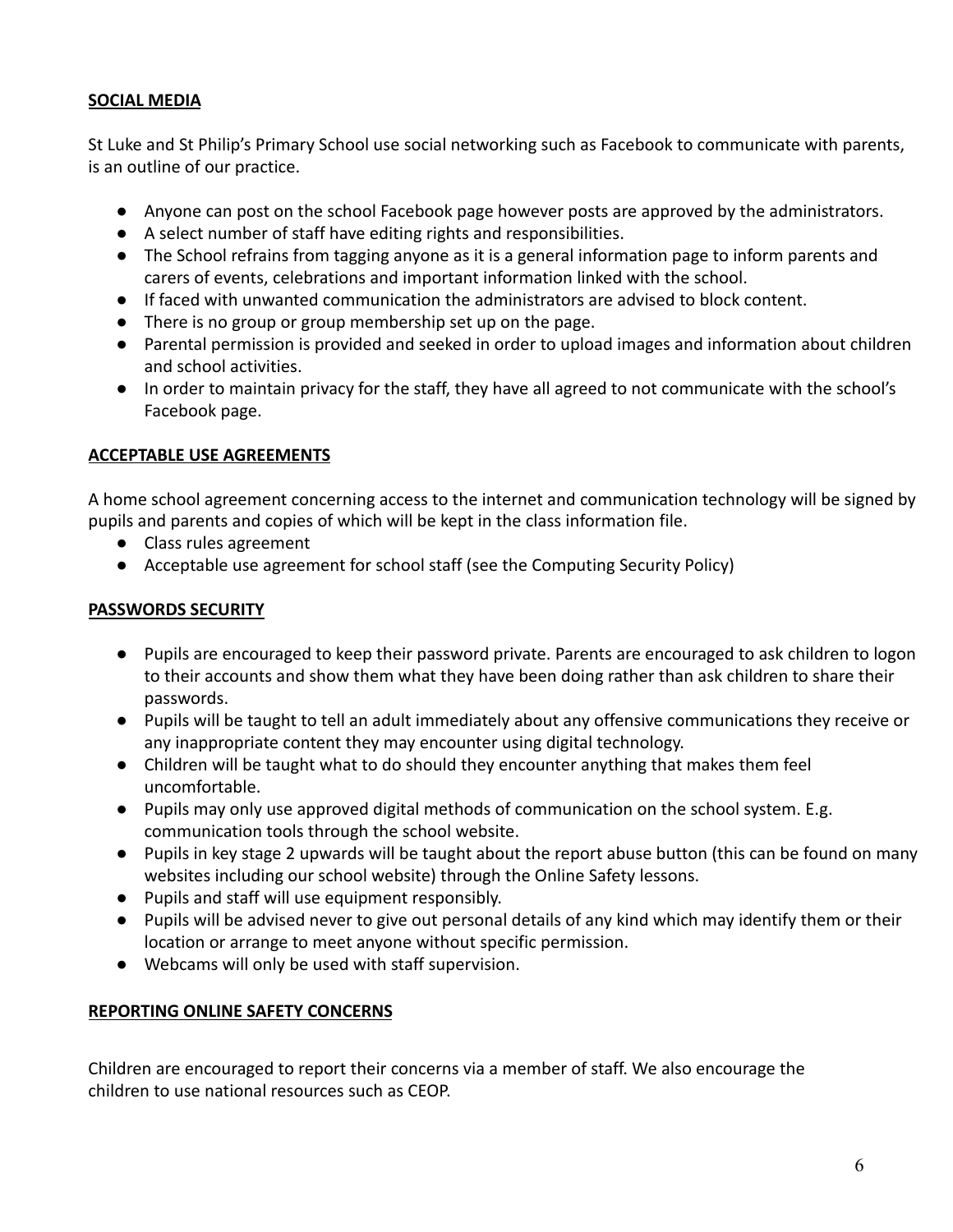Detail below systems for reporting online safety concerns. This should build on any systems for behaviour and safeguarding already in school. It should include:

- A record of online safety incidents is kept in the Online safety file in the head teachers office
- The nature of the incident and action taken are recorded with any consequences e.g. additional online safety input; discussion with parents restricting access etc.. This includes access to inappropriate resources (intentional or otherwise), inappropriate use of school technology, online safety and cyberbullying disclosures.

## **PUBLISHED CONTENT - THIS WILL ALSO BE REFERENCED IN THE IN THE COMPUTING SECURITY POLICY**

Any information that can be accessed outside the school's intranet should be classed as published whether in electronic or paper format.

- Electronic communication sent to an external organisation should be written carefully and authorised before sending, in the same way as a letter written on school headed paper.
- General contact details should be the school address, e-mail and telephone number. Staff or pupils' personal information will not be published.
- The headteacher will take overall editorial responsibility and ensure that content is accurate and appropriate. (This may be through education and guidance, as directly reading everything is impractical)
- Where pupils publish work, there will be systems in place to check the content and pupils will be given clear guidelines about what can be published.

## **PUBLISHING PUPIL'S IMAGES AND WORK**

- Staff and pupils using digital cameras, video recorders, Ipads or sound recorders will ensure that they inform others before recording them and always use equipment in a respectful manner. (In the Foundation Stage this may not be practical when capturing a child in the process of learning, however should be modelled as often as possible.)
- **●** Pupils' full names will not be used anywhere, particularly in association with photographs.
- **●** Written permission from parents or carers will be obtained before photographs or videos of pupils are published.
- **●** When a pupil's work is published, the school will ensure that the child's identity is protected.
- **●** Where school events are being publicised, care will be taken not to reveal information that may put children or staff at risk e.g. the date and location of a trip.

## **PARENTS USING STILL OR VIDEO CAMERAS AT SCHOOL**

In line with the Information Commissioner's Office, the school does not allow parents to record video and images during performances or assemblies. We advise parents of this before each event.

## **PROTECTING PERSONAL DATA**

See the Computing Security Policy for guidance.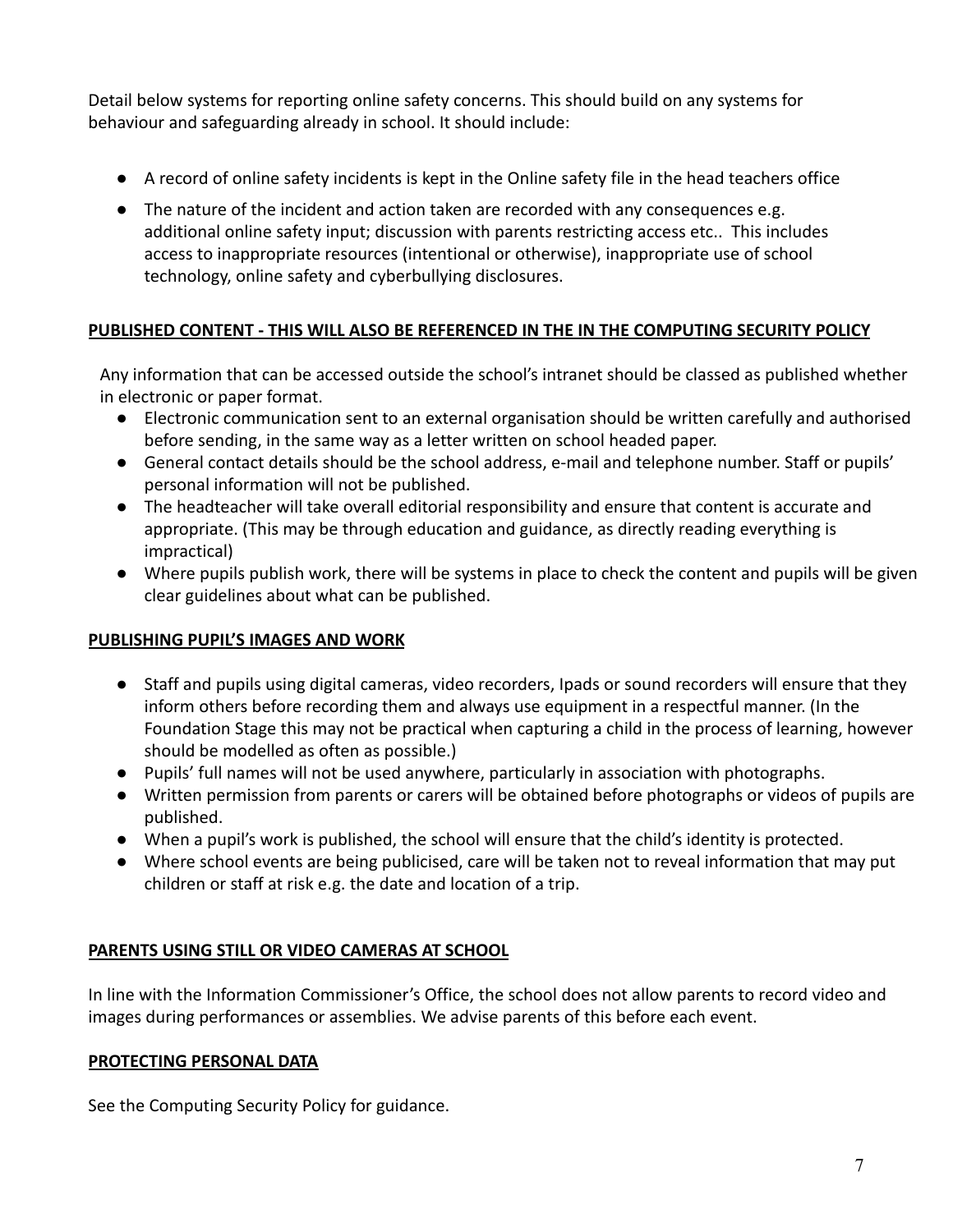#### **AUTHORISING INTERNET ACCESS**

- All staff must read and sign the 'Acceptable Use Agreement' before using any school ICT resource.
- The school will keep a record of all staff and pupils who are granted Internet access. The record will be kept up-to-date, for instance a member of staff may leave or a pupil's access be withdrawn.
- Parents will be asked to sign and return a consent form for their children to access the internet.

## **ASSESSING RISKS**

- The school will take all reasonable precautions to ensure that users access only appropriate material. However, due to the international scale and linked nature of Internet content, it is not possible to guarantee that unsuitable material will never appear on a school computer. Neither the school nor Blackburn with Darwen LA can accept liability for the material accessed, or any consequences of Internet access. Any inappropriate access whether intentional or unintentional will be reported to the online safety co-ordinator and to the LA where necessary.
- The school will audit ICT provision to establish if the online safety policy is adequate and that its implementation is effective.

## **HANDLING ONLINE SAFETY COMPLAINTS**

- Complaints of Internet misuse will be dealt with by the Headteacher and where appropriate inform the LA.
- Any complaint about staff misuse must be referred to the Headteacher.
- Complaints of a child protection nature must be dealt with in accordance with school child protection procedures.
- Pupils and parents will be informed of the complaints procedure on request.

For further information, please see the Computing Security Policy.

# **THE ROLE OF THE SUBJECT LEADER**

Our online safety lead is our Computing Curriculum Lead

The responsibilities of the online safety lead is to:

- Maintain own knowledge of wider online safety and online safety leadership through training, seeking advice, and signing up to regular updates
- Carry out an online safety audit to inform the review process
- Regularly review the effectiveness of online safety policy and practice
- Ensure the computing curriculum is progressive and age appropriate and that there are opportunities across the wider curriculum including PSHEC to reinforce online safety messages.
- Ensure all school staff receive online safety training bi-annually and that a record of training is maintained
- Provide updates on online safety policy and practice to governors
- With the school's technical support, ensure that appropriate filtering and anti-virus software is in place
- Maintain reporting procedures for online safety incidents this may be part of a wider reporting system, but should include access to inappropriate resources (intentional or otherwise), inappropriate use of school technology, online safety and cyberbullying disclosures. There should also be a record of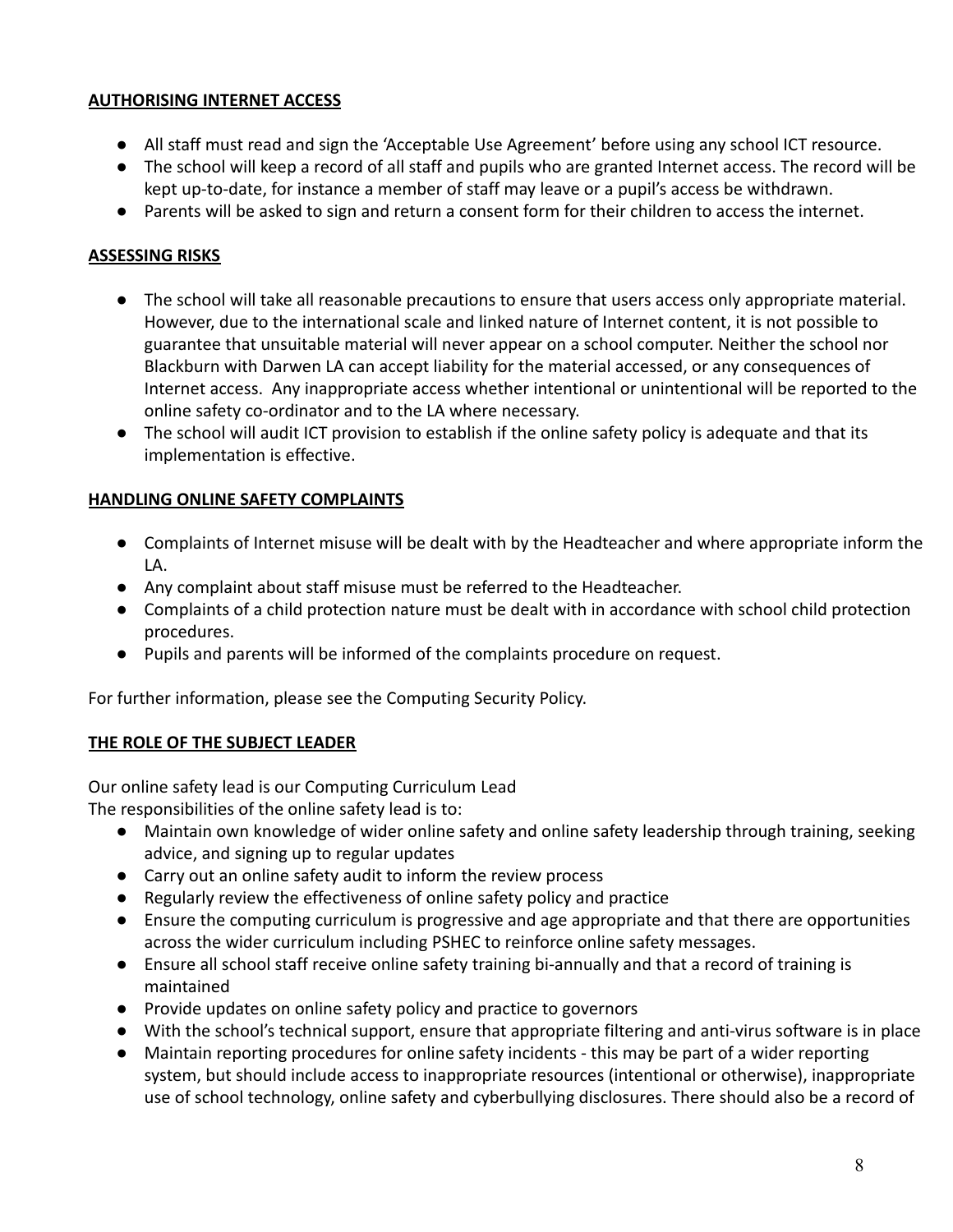how it was dealt with and any consequences e.g. additional online safety input; discussion with parents restricting access etc.

- Provide or source online safety information and training for parents
- Ensure that appropriate acceptable use agreements are signed by pupils and parents and that permission for use of images and video is sought from parents (and pupils when appropriate)
- Ensure that the educational potential and possible online safety issues are investigated before using new technology
- Annually review the schools online safety strategy, policy and practice

## **RESPONSIBILITIES**

- All relevant staff will ensure that the online safety is implemented in accordance with this policy;
- The Head teacher is responsible for ensuring that this policy is adhered to;
- Cidari Multi Academy Trust and the governing committee will monitor the effectiveness of this policy and hold the Head teacher to account for its implementation.

## **INCLUSION AND EQUALITY**

Teachers set high expectations for all pupils. Appropriate assessments are used to plan challenging work for all groups, including:

- More able pupils
- Pupils with low prior attainment
- Pupils from disadvantaged backgrounds
- Pupils with SEN
- Pupils with English as an additional language (EAL)

Teachers plan lessons so that pupils with SEN and/or disabilities can study every National Curriculum subject, wherever possible, and ensure that there are no barriers to every pupil achieving. Teachers also take account of the needs of pupils whose first language is not English. Lessons are planned so that teaching opportunities help pupils to develop their English, and support pupils to take part in all subjects. Online safety activities are planned to ensure they are inclusive for all.

We believe all our children are entitled to benefit from equal access to work in online safety regardless of race, gender, intellectual and physical ability, in line with the nine protected characteristics. Classroom management will take into account such issues and online safety materials free from bias will be positively sought.

To ensure equality for all, teachers are committed to planning lessons that:

- Eliminate discrimination, harassment and victimisation;
- Promote equality of access and opportunity within our school and within our wider community;
- Promote positive attitudes to difference and good relationships between people with different backgrounds, genders, cultures, faiths, abilities and ethnic origins.

## **SPIRITUAL, MORAL, SOCIAL, CULTURAL DEVELOPMENT AND BRITISH VALUES**

The school sets out to plan a provision for Spiritual, Moral, Social and Cultural development, but it is also expected that many unplanned opportunities will occur (especially for spiritual development) and